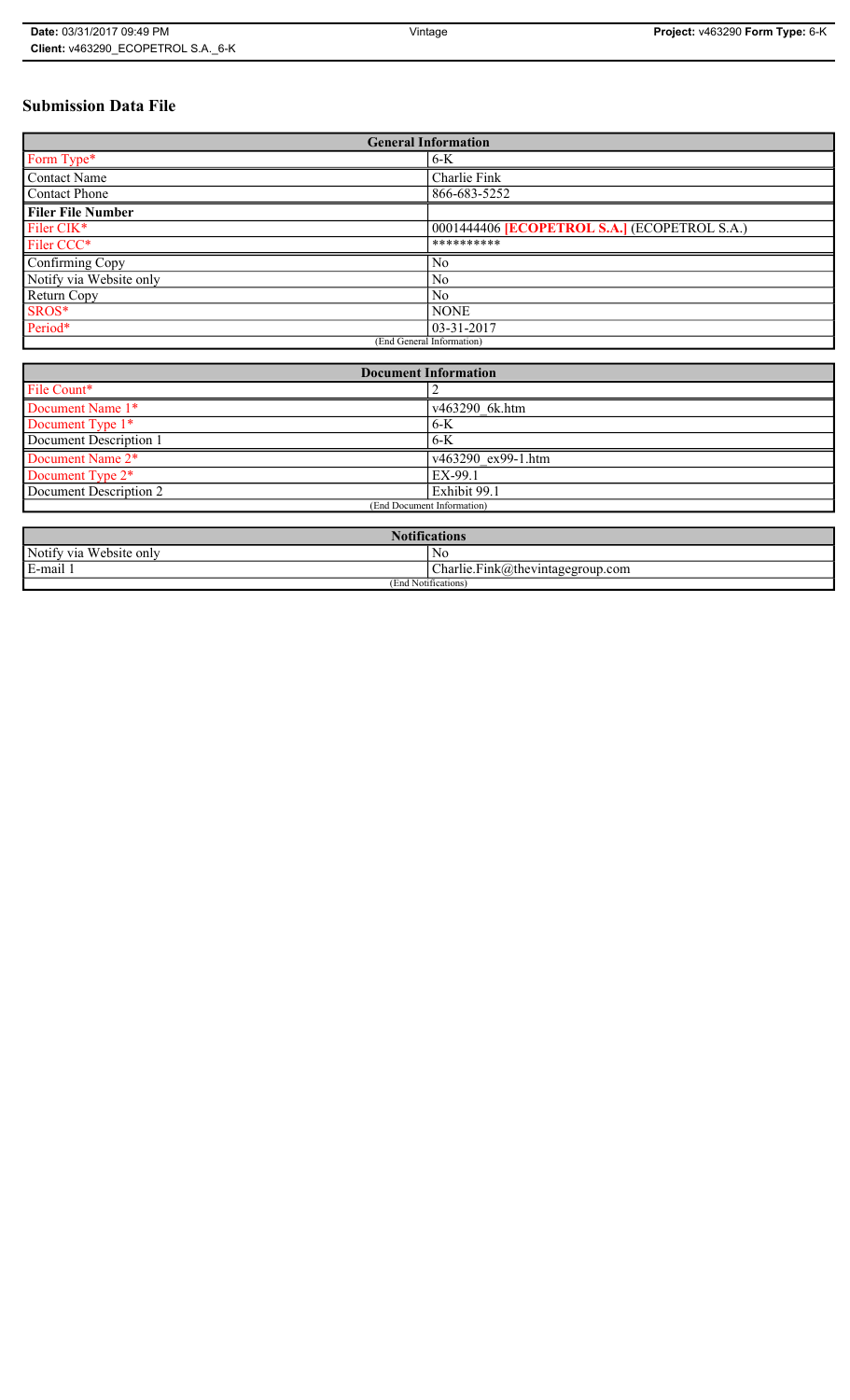#### **UNITED STATES SECURITIES AND EXCHANGE COMMISSION Washington, D.C. 20549**

#### **FORM 6-K**

#### **REPORT OF FOREIGN PRIVATE ISSUER PURSUANT TO RULE 13a-16 OR 15d-16 UNDER THE SECURITIES EXCHANGE ACT OF 1934**

For the month of March, 2017 Commission File Number 001-34175

ECOPETROL S.A.

(Exact name of registrant as specified in its charter)

N.A.

(Translation of registrant's name into English)

COLOMBIA

(Jurisdiction of incorporation or organization)

Carrera 13 No. 36 – 24

BOGOTA D.C. – COLOMBIA (Address of principal executive offices)

Indicate by check mark whether the registrant files or will file annual reports under cover of Form 20-F or Form 40-F.

Form 20-F  $\boxtimes$  Form 40-F  $\Box$ 

Indicate by check mark if the registrant is submitting the Form 6-K in paper as permitted by Regulation S-T Rule 101(b)(1)

 $Yes \Box$  No  $\boxtimes$ 

Indicate by check mark if the registrant is submitting the Form 6-K in paper as permitted by Regulation S-T Rule 101(b)(7)

 $Yes \Box$  No  $\boxtimes$ 

Indicate by check mark whether the registrant by furnishing the information contained in this form is also thereby furnishing the information to the Commission pursuant to Rule 12g3-2(b) under the Securities Exchange Act of 1934.

 $Yes \Box$  No  $\boxtimes$ 

If "Yes" is marked, indicate below the file number assigned to the registrant in connection with Rule 12g3-2(b): 82- N/A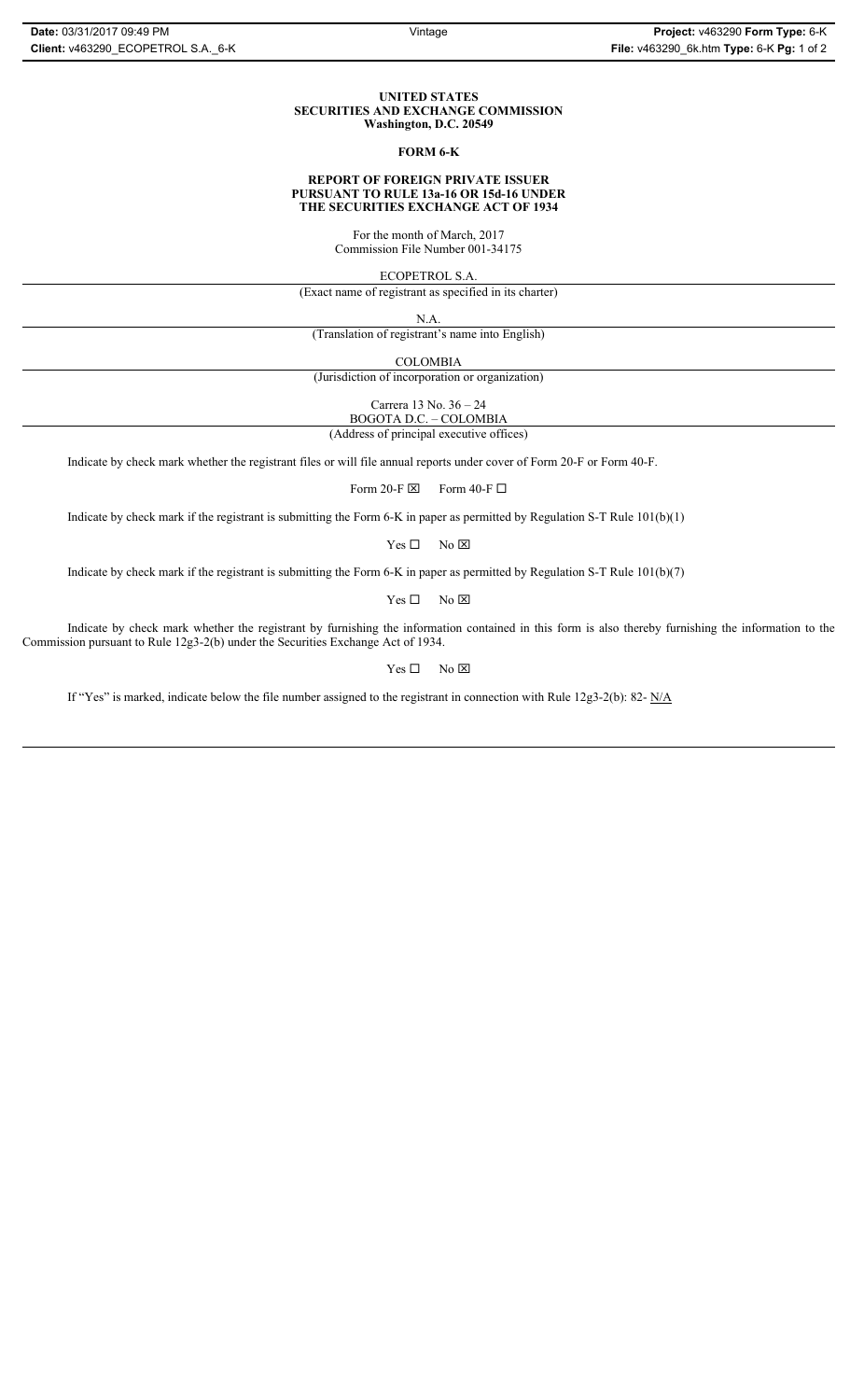## **SIGNATURES**

Pursuant to the requirements of the Securities Exchange Act of 1934, the registrant has duly caused this report to be signed on its behalf by the undersigned, thereunto duly authorized.

Ecopetrol S.A.

By: /s/ María Fernanda Suárez Name: María Fernanda Suárez Title: Chief Financial Officer

Date: March 31, 2017